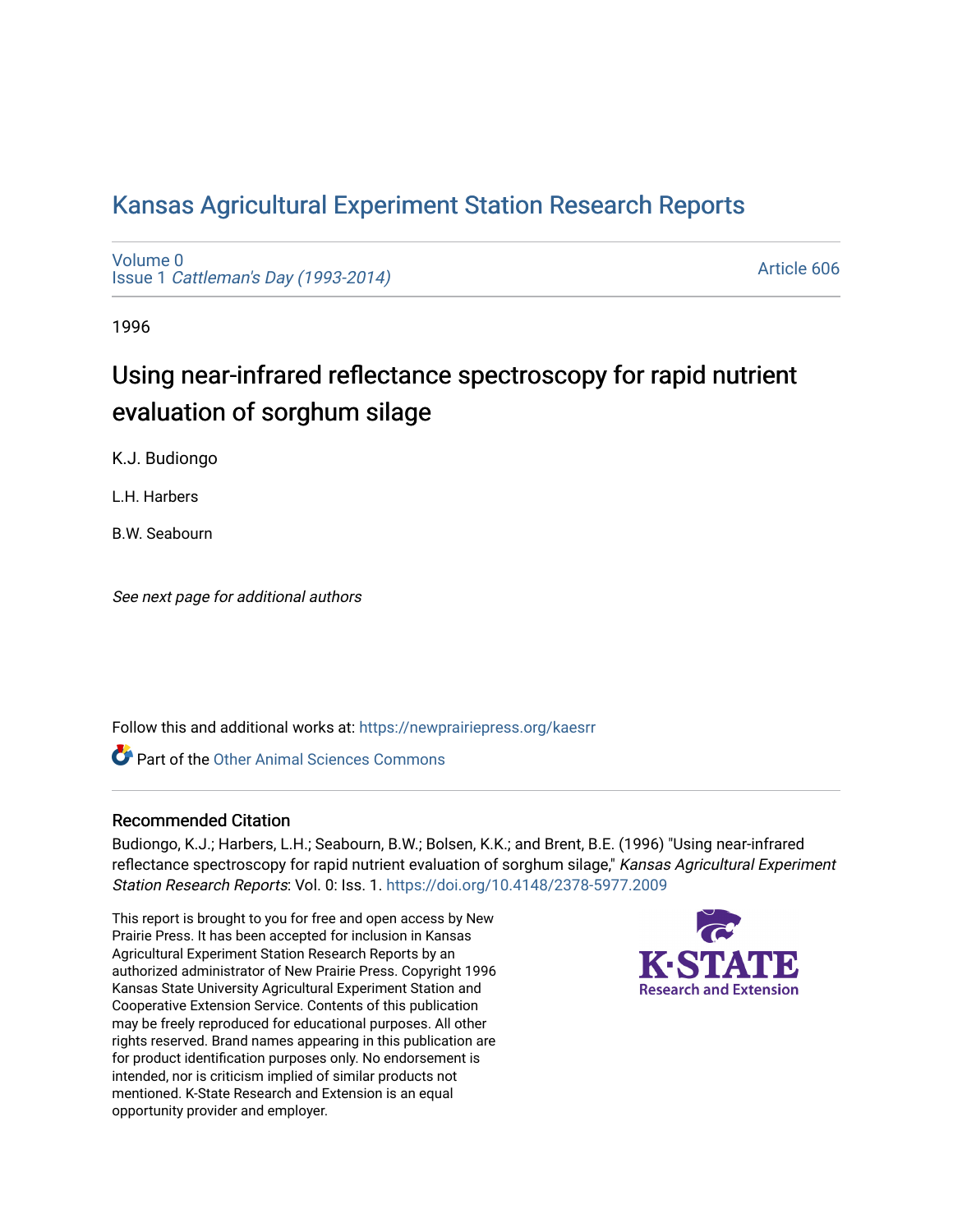# Using near-infrared reflectance spectroscopy for rapid nutrient evaluation of sorghum silage

# Abstract

This research was designed to develop a set of prediction equations to measure nutrient composition of Kansas sorghum silages by near-infrared reflectance spectroscopy (NIRS). Because sorghum silages are highly variable in grain content, we included a large number of cultivars to develop a robust set of equations for dry matter, crude protein, neutral detergent fiber, and acid detergent fiber. The results indicate that NIRS analysis of sorghum silages is feasible.

## Keywords

Cattlemen's Day, 1996; Kansas Agricultural Experiment Station contribution; no. 96-334-S; Report of progress (Kansas State University. Agricultural Experiment Station and Cooperative Extension Service); 756; Beef; Sorghum silage; Nutrient evaluation; Near-infrared reflectance spectroscopy

## Creative Commons License



This work is licensed under a [Creative Commons Attribution 4.0 License](https://creativecommons.org/licenses/by/4.0/).

### Authors

K.J. Budiongo, L.H. Harbers, B.W. Seabourn, K.K. Bolsen, and B.E. Brent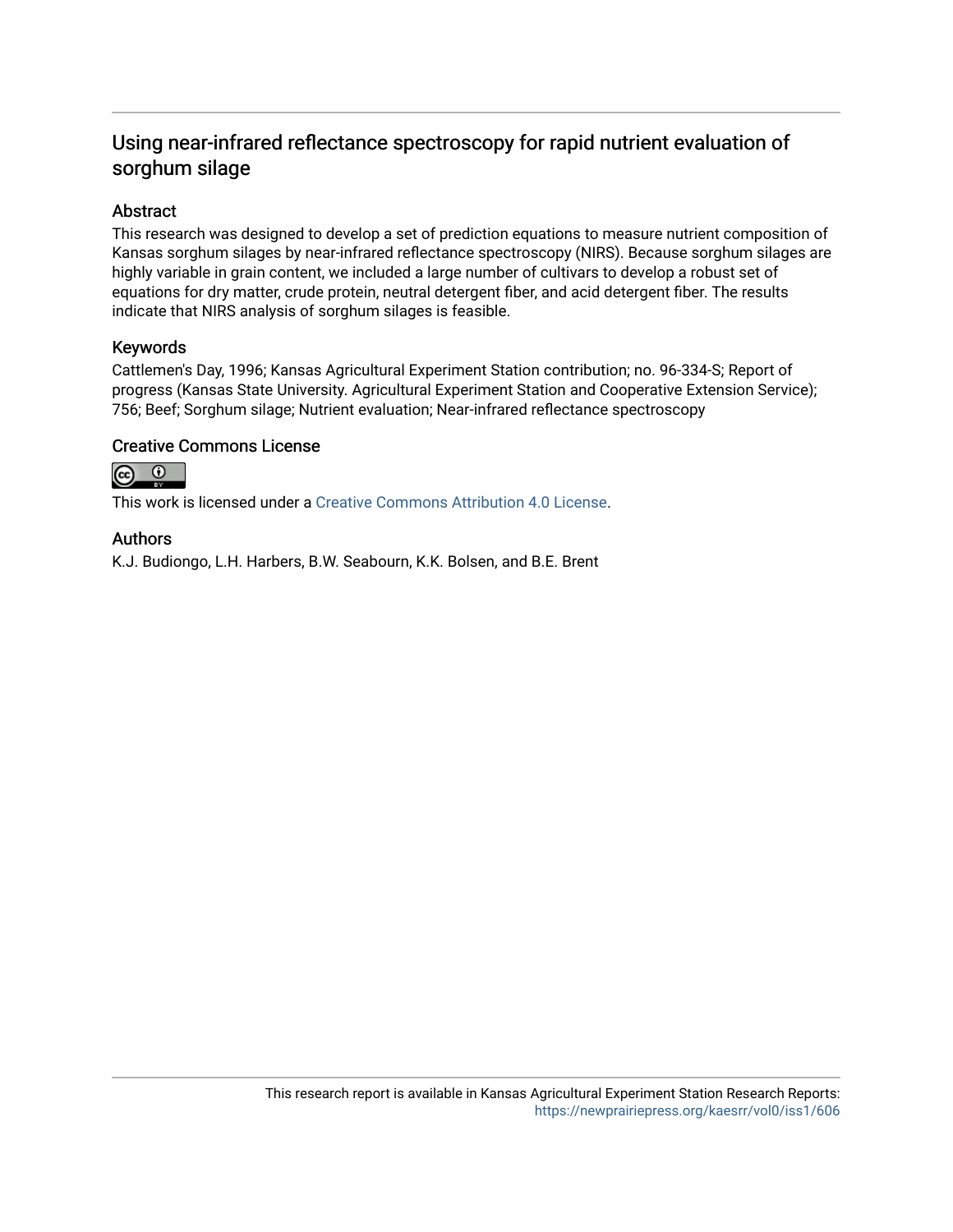#### **USING NEAR-INFRARED REFLECTANCE SPECTROSCOPY FOR RAPID NUTRIENT EVALUATION OF SORGHUM SILAGE**

 $K.$  J. Budiongo, L. H. Harbers, B. W. Seabourn<sup>1</sup>, *K. K. Bolsen, and B. E. Brent*

#### **Summary**

This research was designed to develop a set of prediction equations to measure nutrient composition of Kansas sorghum si lages by nearinfrared reflectance spectroscopy (NIRS). Because sorghum silages are highly variable in grain content, we included a large number of cultivars to develop a robust set of equations for dry matter, crude protein, neutral detergent fiber, and acid detergent fiber. The results indicate that NIRS analysis of sorghum silages is feasible.

(Key Words: Sorghum Silage, Nutrient Evaluation, Near-Infrared Reflectance Spectroscopy.)

#### **Introduction**

The near-infrared reflectance spectrometer (NIRS) is designed to rapidly determine the nutrient content of feeds and foods. The instrument scans a feed using reflected wavelengths just above those we can see, sends the information to a computer programmed with equations for various nutrients, and returns nutrient value in less than 1 minute. The reliability of the instrument is based on equations that compare NIRS outputs to traditional chemical analyses. Such equations exclusively for sorghum silages are generally not available.

#### **Experimental Procedures**

Two hundred eighty eight sorghum silage samples were dried using a forced air-oven

(55 $^{\circ}$ C), then ground to 1 mm using a UDY impact mill. Samples were scanned using an NIRS Systems scanning monochrometer unit and immediately placed in a vacuum oven to obtain total dry matter data. A computer program selected 108 scans that differed enough to be useful in developing equations. Those samples were analyzed in duplicate for crude protein, neutral detergent fiber, and acid detergent fiber.

Sixty-eight samples were selected by the instrument's computer to be used for development of calibration equations. The remaining 40 samples were used for validation.

#### **Results and Discussion**

Statistical summaries of the calibrations and validations are shown in Table 1 and the "best fit" equations and corre sponding wavelengths in Table 2.

Of the original 68 samples selected for calibration, several were omitted because the chemical values were outside the expected norm relative to the respective spectra. Neutral detergent fiber had the highest standard error because of the variation in samples; however, the  $R<sup>2</sup>$  indicated acceptable cor relations between the spectra and chemical analyses. Acid detergent fiber and crude protein had lower SEC values. Moisture, as e xpected, did not correlate well with laboratory data. Perhaps that problem can perhaps be resolved by using Karl Fischer titration instead of oven drying for laboratory water measurement.

<sup>&</sup>lt;sup>1</sup>Graduate student, Department of Grain Science.